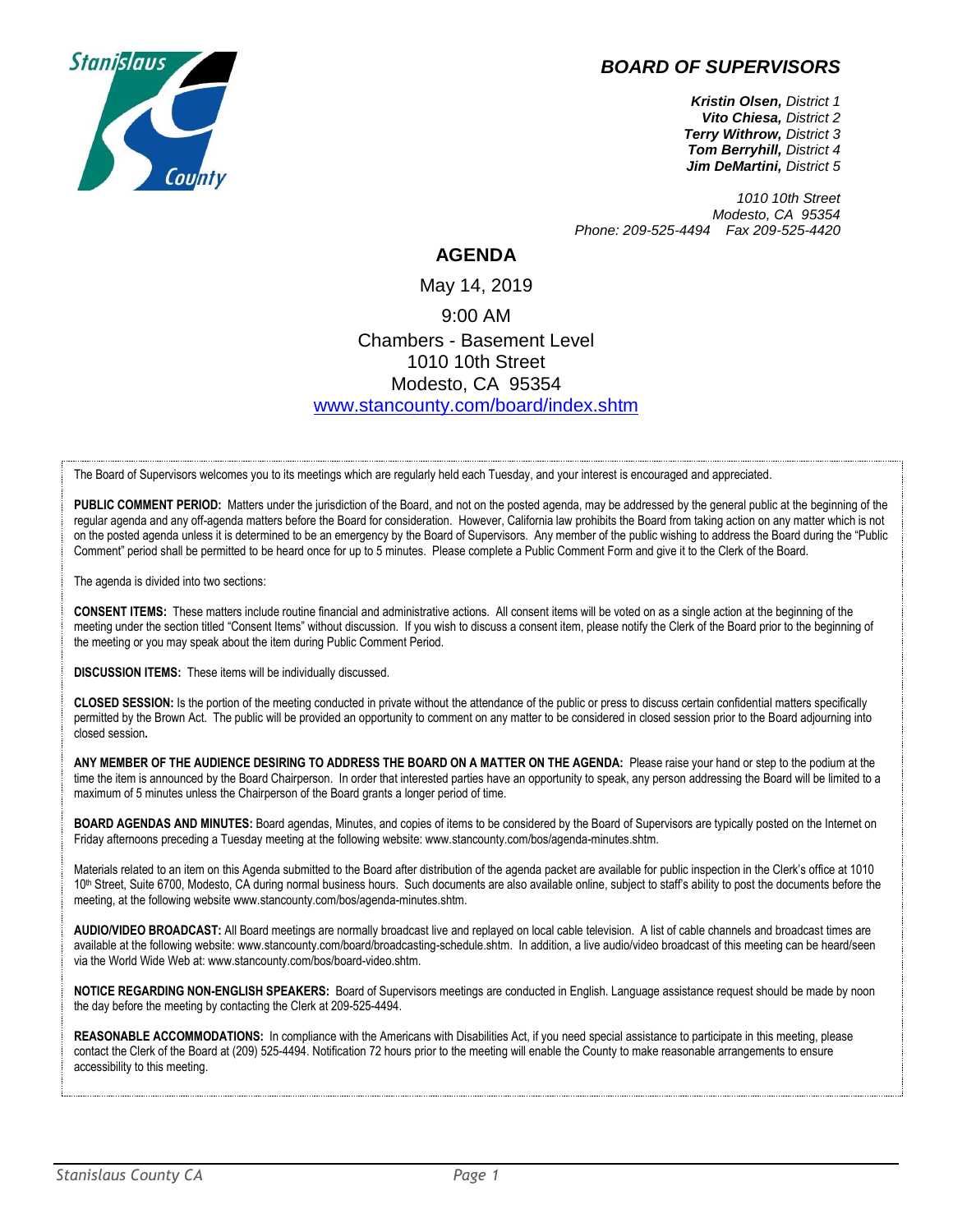- 1. Pledge Allegiance to the Flag
- 2. Invocation
- 3. Presentations:
	- A. May 2019 as Asthma Awareness Month in Stanislaus County
	- B. Employee Service Awards

| <b>Honored for Thirty Years of Service:</b>      |                                             |
|--------------------------------------------------|---------------------------------------------|
|                                                  | Yolanda Bearden - Community Services Agency |
| <b>Honored for Twenty-Five Years of Service:</b> |                                             |

Katherine Lindsey - Community Services Agency Shareen Richards - Community Services Agency

- Cherie Dockery Behavioral Health and Recovery Services
- 4. Public Comment Period
- 5. Consent Calendar
	- A. Miscellaneous
		- 1. Approval of the Minutes for May 7, 2019 [\(View Item\)](http://www.stancounty.com/bos/minutes/2019/min05-07-19.pdf)
		- 2. Approval to Proclaim June 2019 as Disability Awareness Month in Stanislaus County [\(View Item\)](http://stancounty.com/bos/agenda/2019/20190514/A02.pdf)
	- B. Chief Executive Office
		- 1. Approval to Apply for, and Accept if Awarded, a Law Enforcement Grant from the California State Parks Off-Highway Vehicles Grant Program to Enhance Emergency Response and Safety for the County's Off-Highway Vehicle Parks – Sheriff [\(View Item\)](http://stancounty.com/bos/agenda/2019/20190514/B01.pdf)
		- 2. Approval of Contract Renewal with the State of California Department of Health Care Services for Medi-Cal Administrative Activities – Health Services Agency [\(View Item\)](http://stancounty.com/bos/agenda/2019/20190514/B02.pdf)
		- 3. Approval to Declare Buses, Equipment, and Vehicles as Surplus and Authorize their Sale – General Services Agency [\(View Item\)](http://stancounty.com/bos/agenda/2019/20190514/B03.pdf)
		- 4. Approval of Independent and Employee Contracts in Excess of \$100,000 Between the Stanislaus County Health Services Agency and Various Contractors for Fiscal Year 2019-2020 – Health Services Agency [\(View Item\)](http://stancounty.com/bos/agenda/2019/20190514/B04.pdf)
		- 5. Approval for the Assessor to Accept Grant Funding from the California Department of Finance State Supplementation for County Assessors' Program in the Amount of \$570,000 for the Time Period July 1, 2018 through June 30, 2021 – Assessor [\(View Item\)](http://stancounty.com/bos/agenda/2019/20190514/B05.pdf)
		- 6. Acceptance of the Twentieth Update in Accordance with Public Contract Code Sections 20134 and 22050 for Emergency Remediation/Repairs at 10th Street Place, to Repair Water Damage and Restore Essential Government Operations – Chief Executive Office [\(View Item\)](http://stancounty.com/bos/agenda/2019/20190514/B06.pdf)
		- 7. Approval of the Fourth Update on the Homeless Facility Plan and Partnership Between the County, the City of Modesto and The Salvation Army in Accordance with the Provisions of the Public Contract Code and Related Matters – Chief Executive Office [\(View Item\)](http://stancounty.com/bos/agenda/2019/20190514/B07.pdf)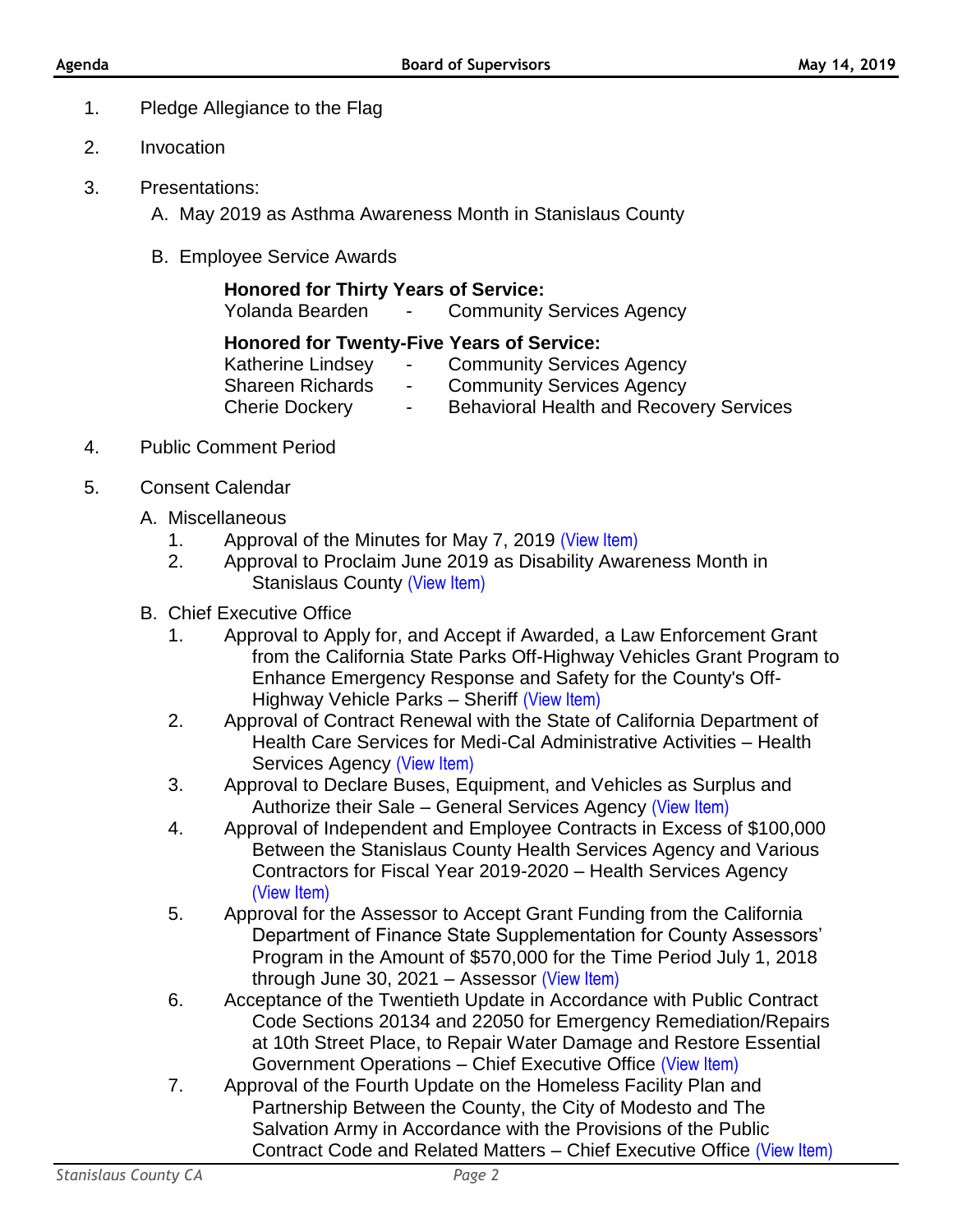- C. Department of Public Works
	- 1. Approval of an Agreement for Acquisition of Property for the McHenry Avenue Widening Phase II Project, Grantor: Hudelson Co. [\(View Item\)](http://stancounty.com/bos/agenda/2019/20190514/C01.pdf)
	- 2. Approval of an Amendment to the Master Lease and a new General Lease with the California State Lands Commission for the Crows Landing Road over the San Joaquin River Bridge Replacement Project [\(View Item\)](http://stancounty.com/bos/agenda/2019/20190514/C02.pdf)
- D. Department of Planning and Community Development
- E. County Counsel
- 6. Public Hearings
	- 1. Conduct a Public Hearing to Consider the Planning Commission's Recommendation for Approval of Use Permit and Development Agreement Application No. PLN2018-0162, Phenos Cooperative, Inc., to Establish an Indoor Commercial Cannabis Cultivation, Processing, and Distribution Operation Located at 304 Motor City Court, Between Detroit Lane and McHenry Avenue, in the Modesto Area – Planning and Community Development [\(View Item\)](http://stancounty.com/bos/agenda/2019/20190514/PH01.pdf)
- 7. Discussion Items
	- 1. Approval of One New and Comprehensive Agreement with the Stanislaus Family Justice Center for Site and Facility Operating Support for Various County Departments Co-Located to Provide Services to Victims of Crime – Chief Executive Office [\(View Item\)](http://stancounty.com/bos/agenda/2019/20190514/DIS01.pdf)
	- 2. Authorize the Agricultural Commissioner to Enter Into and Sign a Cooperative Agreement with the California Department of Food and Agriculture to Conduct Compliance Inspections of Cannabis Cultivators, Nurseries and Processors – Agricultural Commissioner [\(View Item\)](http://stancounty.com/bos/agenda/2019/20190514/DIS02.pdf)
- 8. Correspondence
	- 1. This Board has received a letter from the Federal Emergency Management Agency regarding the draft Flood Insurance Rate Map database for the San Joaquin – Tuolumne -Dry Creek flood risk project. [\(View Item\)](http://stancounty.com/bos/agenda/2019/20190514/Corr01.pdf) (Recommendation: Refer to the Office of Emergency Services, the Department of Planning and Community Development, and the Department of Public Works.)
	- 2. This Board has received the following claim: Kevin Joseph Birmingham. (Recommendation: Acknowledge receipt of claim and refer to the Chief Executive Office – Risk Management Division.)
- 9. Board of Supervisors' Reports
- 10. Legislative, Fiscal and Management Report Chief Executive Officer
- 11. Adjournment
- 12. Closed Session:
	- 1. Conference with Legal Counsel Anticipated Litigation: Pursuant to Government Code Section 54956.9 (d)(4). One case.